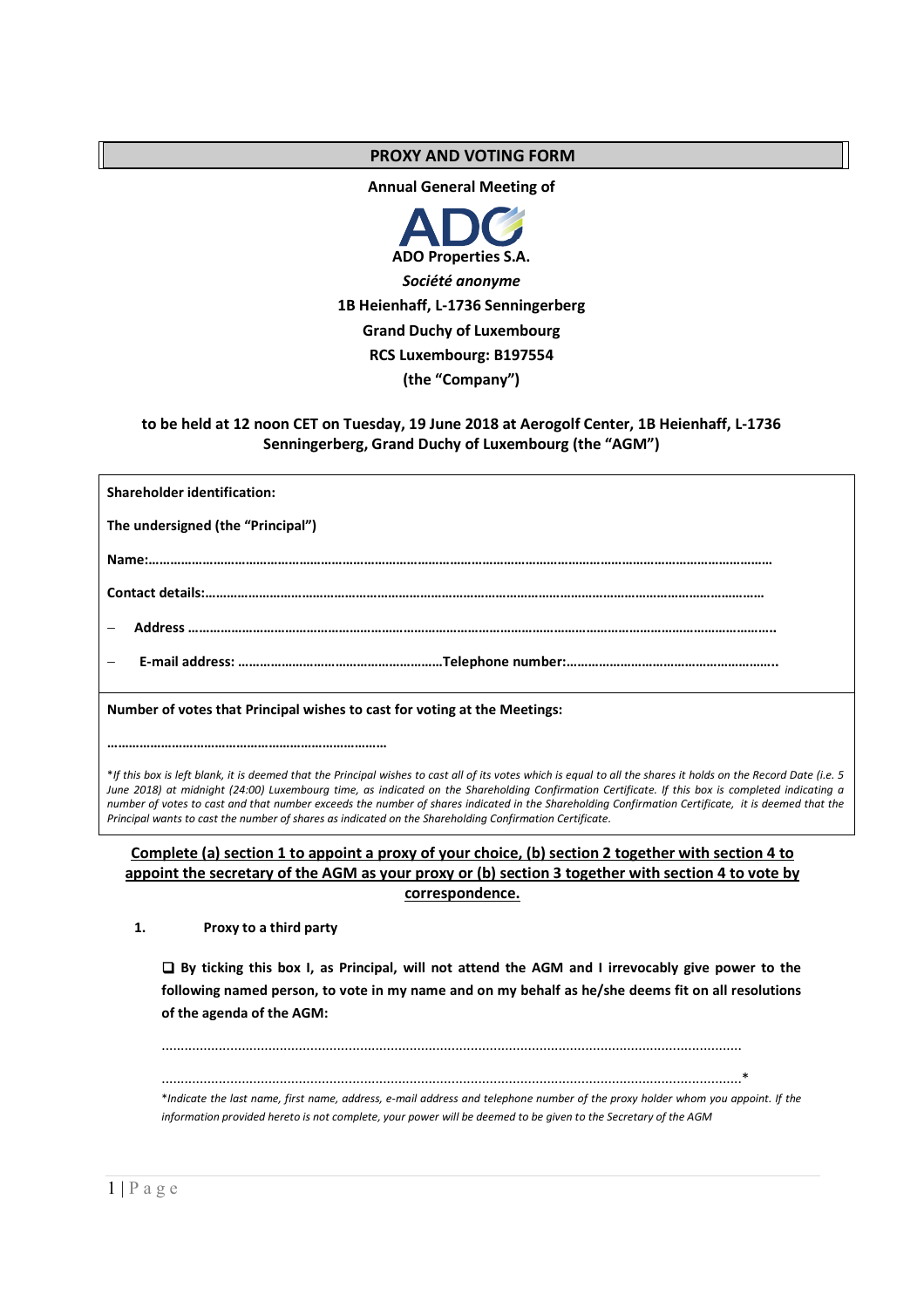**2. Proxy to the Secretary of the AGM** 

 **By ticking this box, I, as Principal, will not attend the AGM and I irrevocably give power to the Secretary of the AGM to vote in my name and on my behalf in the manner subsequently described in section 4. below \*\*.** 

...............................................................................................................................................................

............................................................................................................................................................... \* *\* Please tick with an « X » the appropriate boxes in section 4 indicating how you wish to vote on each of the relevant items of the agenda of the AGM The omission to tick any box with respect to any resolution shall allow the Secretary to vote at his full discretion on the proposed resolutions.* 

**3. Vote by correspondence** 

 **By ticking this box, I, as Principal, hereby state that:-** 

- − **I will not attend the AGM in person or be represented by a proxy attending the AGM in person;**
- − **I wish to cast my vote at the AGM on the proposed resolutions, by ticking the appropriate box set forth next to each proposed resolution in section 4 below;\***

*\*Please tick with an « X » the appropriate boxes in section 4 indicating how you wish to vote on each of the relevant items of the agenda of the AGM The omission to tick any box with respect to any resolution shall be considered as an abstention to vote the relevant item.* 

**4. Individual instructions for the proxy to the Secretary of the AGM pursuant to Section 2 /voting instructions pursuant to Section 3, as applicable.**

#### **AGENDA ITEM 1**

Presentation of the management report of the Board of Directors for the financial year ending 31 December 2017 and the reports of the independent auditor on the stand-alone annual financial statements and the consolidated financial statements of the Company for the financial year ending 31 December 2017.

| <b>PROPOSED RESOLUTION</b> | <b>VOTE</b>   | <b>VOTE</b>    | <b>ABSTENTION</b> |
|----------------------------|---------------|----------------|-------------------|
|                            | <b>FOR</b>    | <b>AGAINST</b> |                   |
|                            | No resolution |                |                   |

# **AGENDA ITEM 2**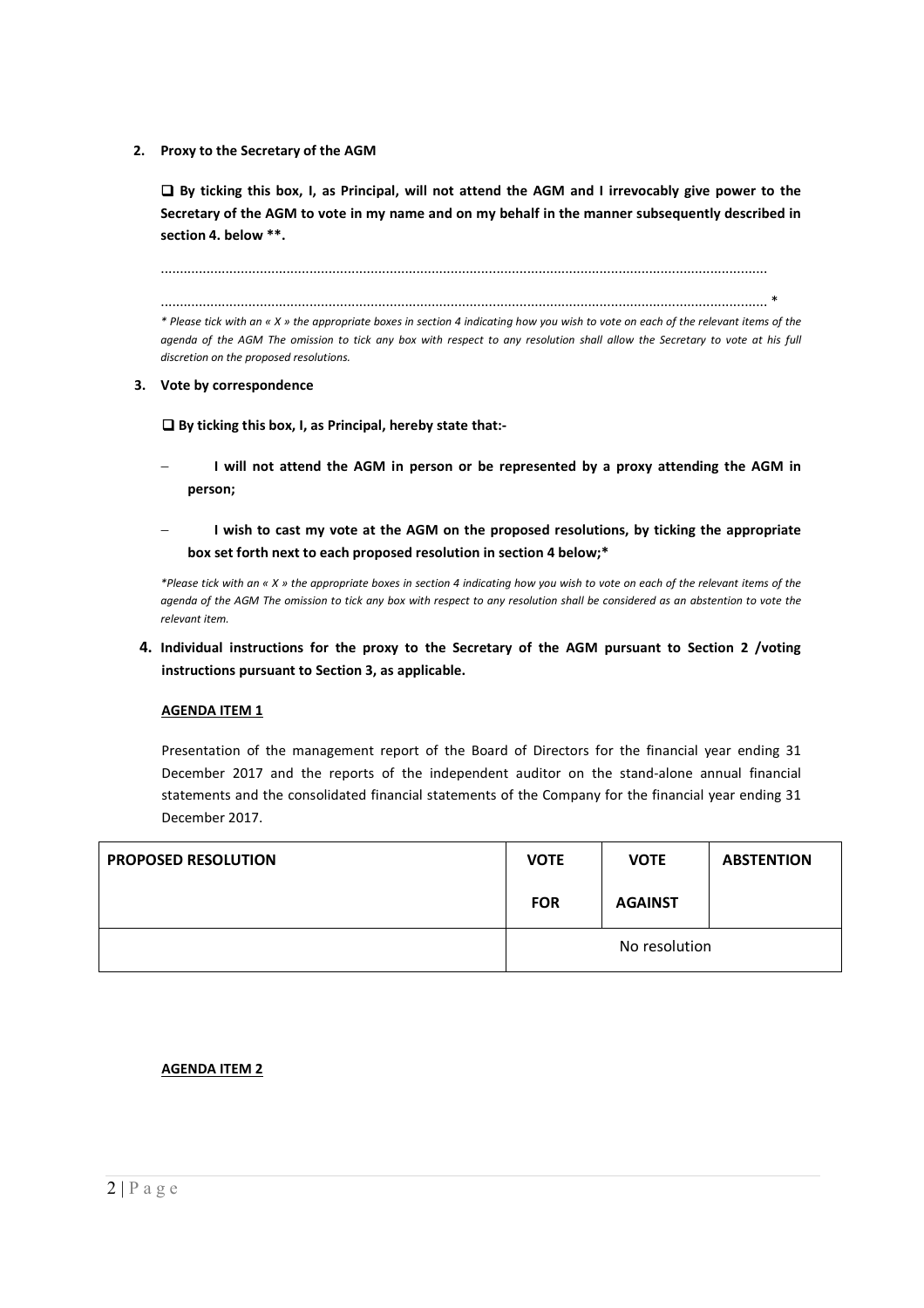Approval of the stand-alone annual financial statements of the Company for the financial year ending 31 December 2017.

| <b>PROPOSED RESOLUTION</b>                                                                                                                                                                                                                                                                                                                                                    | <b>VOTE</b> | <b>VOTE</b>    | <b>ABSTENTION</b> |
|-------------------------------------------------------------------------------------------------------------------------------------------------------------------------------------------------------------------------------------------------------------------------------------------------------------------------------------------------------------------------------|-------------|----------------|-------------------|
|                                                                                                                                                                                                                                                                                                                                                                               | <b>FOR</b>  | <b>AGAINST</b> |                   |
| The General Meeting, after having reviewed the management<br>report of the Board of Directors and the report of the<br>independent auditor, approves the stand-alone annual<br>financial statements for the financial year ending 31 December<br>2017 in their entirety, showing a profit for that year of EUR<br>35,666,089, established in accordance with Luxembourg GAAP. |             |                |                   |

#### **AGENDA ITEM 3**

Approval of the consolidated financial statements of the Company for the financial year ending 31 December 2017.

| <b>PROPOSED RESOLUTION</b>                                                                                                                                                                                                                                                                                                                                                                              | <b>VOTE</b> | <b>VOTE</b>    | <b>ABSTENTION</b> |
|---------------------------------------------------------------------------------------------------------------------------------------------------------------------------------------------------------------------------------------------------------------------------------------------------------------------------------------------------------------------------------------------------------|-------------|----------------|-------------------|
|                                                                                                                                                                                                                                                                                                                                                                                                         | <b>FOR</b>  | <b>AGAINST</b> |                   |
| The General Meeting, after having reviewed the management<br>report of the Board of Directors and the report of the<br>independent auditor, approves the consolidated financial<br>statements of the Company established in accordance with<br>international accounting standards for the financial year ending<br>31 December 2017, showing a consolidated net profit of EUR<br>367,511,050 (rounded). | ◻           |                |                   |

# **AGENDA ITEM 4**

Approval of the allocation of results and determination of the dividend.

| <b>PROPOSED RESOLUTION</b>                                                                                                                                                                                | <b>VOTE</b> | <b>VOTE</b>    | <b>ABSTENTION</b> |
|-----------------------------------------------------------------------------------------------------------------------------------------------------------------------------------------------------------|-------------|----------------|-------------------|
|                                                                                                                                                                                                           | <b>FOR</b>  | <b>AGAINST</b> |                   |
| The General Meeting acknowledges that the net profit of the<br>Company amounts to EUR 35,666,089 according to the stand-<br>alone financial statements established in accordance with<br>Luxembourg GAAP. |             |                |                   |
| On this basis the General Meeting, upon the proposal of the                                                                                                                                               |             |                |                   |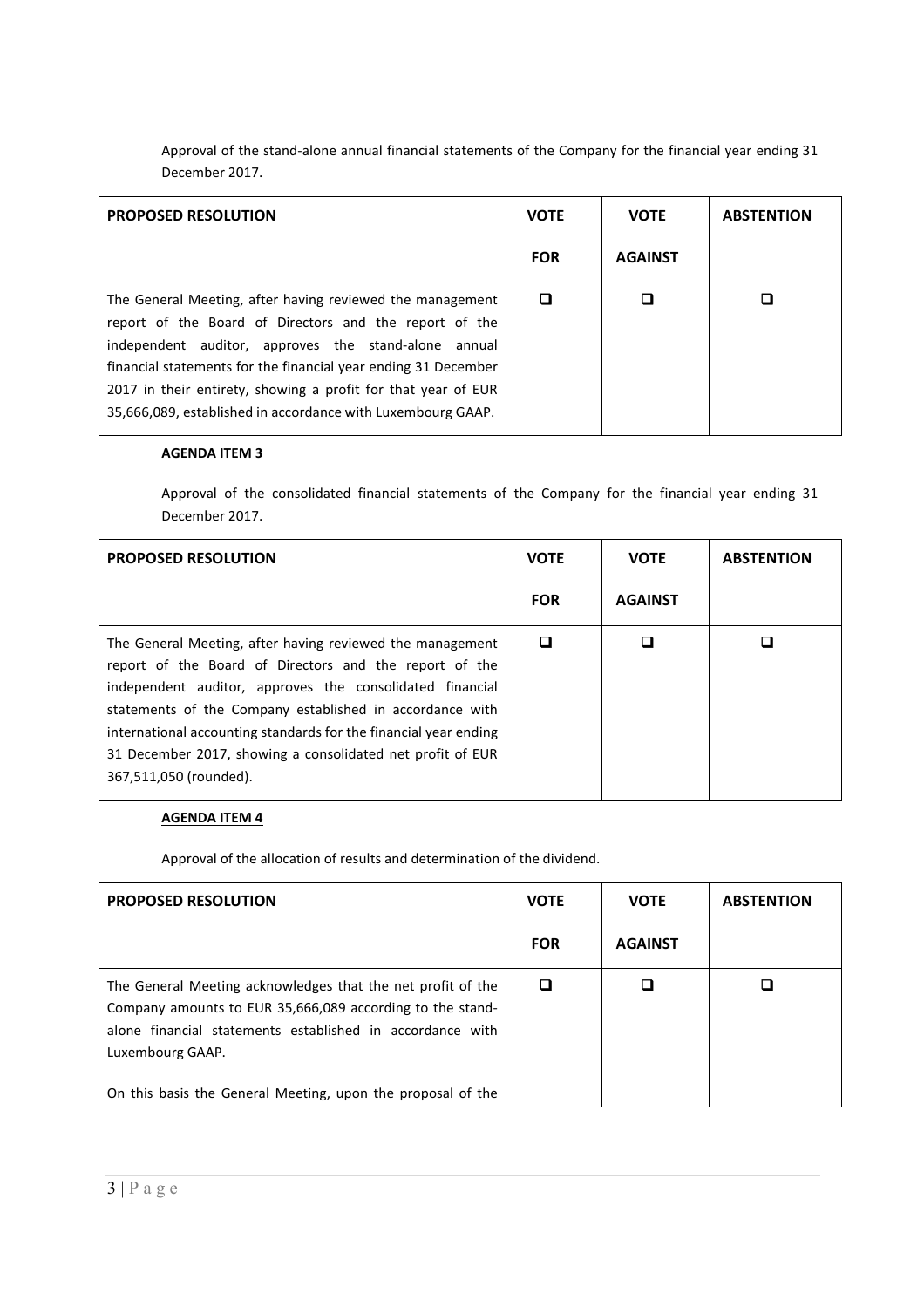| Board of Directors, decides to pay out a dividend from the       |                |
|------------------------------------------------------------------|----------------|
| distributable results and to allocate the results of the Company |                |
| based on the stand-alone annual financial statements of the      |                |
| Company for the financial year ending 31 December 2017.          |                |
|                                                                  |                |
| Distributable profits 31 December 2017:                          |                |
|                                                                  | In EUR         |
| Share Capital                                                    | 54,684         |
|                                                                  |                |
| Profit brought forward - opening balance 01.01.2017              | 10,560,579     |
| Profit (loss) for year 2017                                      | 35,666,089     |
| Closing balance as at 31.12.2017                                 | 46,226,668     |
| Restricted profits:                                              |                |
| Allocation to the legal reserve                                  |                |
| Net book value of formation expenses as 31.12.2017               | (10, 219, 551) |
| Distributable amount retained earnings                           | 36,007,117     |
| Share premium account                                            | 844,345,307    |
| Total maximum distributable amount                               | 880,352,424    |
| Total proposed dividend (0.6 EUR per share)                      | (26,460,000)   |
| Distributable amount carried forward                             | 853,892,424    |
|                                                                  |                |
| The General Meeting acknowledges that the record date            |                |
| determining the eligibility to receive a dividend payment shall  |                |
| be the date of this meeting (i.e. 19 June 2018), and that the    |                |
| payment of dividends shall commence on 20 June 2018.             |                |
|                                                                  |                |

# **AGENDA ITEM 5**

Confirmation of the appointment of Mr Yuval Dagim as director of the Company by co-optation of the board of directors in place of Mr. Yaron Karisi for a period running from 22 January 2018 until the annual general meeting to take place in the year 2019.

| <b>PROPOSED RESOLUTION</b>                                    | <b>VOTE</b> | <b>VOTE</b>    | <b>ABSTENTION</b> |
|---------------------------------------------------------------|-------------|----------------|-------------------|
|                                                               | <b>FOR</b>  | <b>AGAINST</b> |                   |
| The General Meeting ratifies and confirms the appointment of  |             |                |                   |
| Mr Yuval Dagim as director of the Company by co-optation by   |             |                |                   |
| circular resolution of the board of directors adopted on 22   |             |                |                   |
| January 2018 following the resignation of Mr Yaron Karisi, as |             |                |                   |
| director of the Company. The appointment is confirmed to run  |             |                |                   |
| from 22 January 2018 until the annual general meeting to take |             |                |                   |